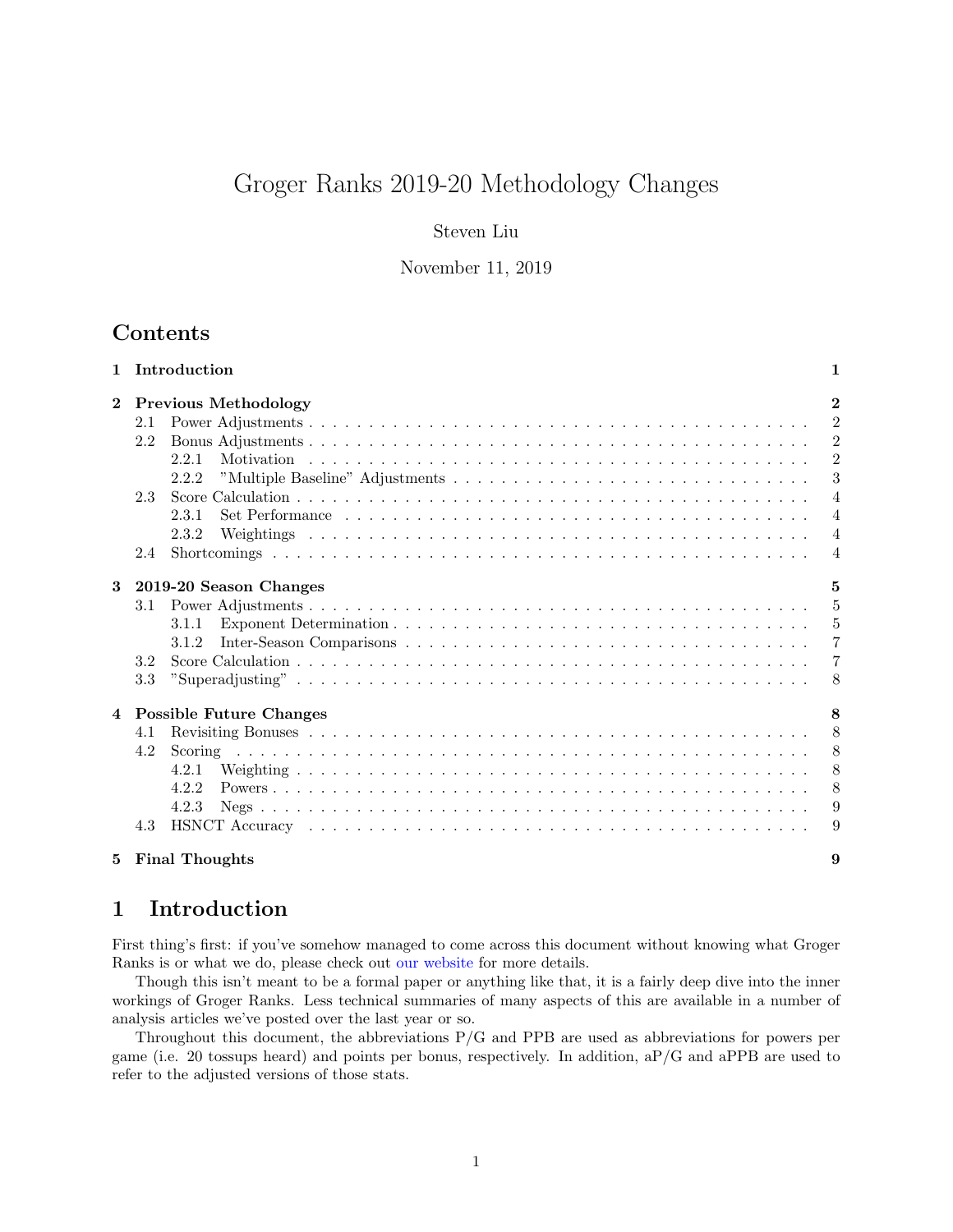## <span id="page-1-0"></span>2 Previous Methodology

This section outlines how adjustments and rankings were calculated by the end of the 2018-9 season, along with some extra commentary and detail that I don't think has been articulated as well as it should. It obviously evolved over the course of that year, but this document will for the purposes of brevity gloss over the changes we made and simply focus on the "final" methodology of the season.

### <span id="page-1-1"></span>2.1 Power Adjustments

The calculation for power adjustments was fairly simple. The first step is to select a baseline<sup>[1](#page-1-4)</sup> to mark the zero point for adjustments. Every other set is judged based on how teams did in comparison to that baseline.

To take a concrete example, suppose we have a set  $A$  we want to compare to our baseline  $B$ . We have data on three teams  $X, Y$ , and  $Z$ , who got the power stats

| Team | A P/G | B P/G | $P/G$ diff <sup>2</sup> |
|------|-------|-------|-------------------------|
|      | 4.5   | 5.3   | $+0.8$                  |
|      | 6.1   |       |                         |
|      | 37    | 3.5   | -0.2                    |

Table 1: Dummy power stats

Note that Y did not play the baseline set, so we only consider the performances of X and Z to calculate the adjustment. The adjustment value is simply the average of the difference in  $P/G$  between the two sets amongst the teams who played both. In this case,  $Z$  found  $B$  to be slightly harder than  $A$  while  $X$  found the opposite, but when taken together, we find that on average A was harder to power than B by about 0.3  $P/G$ . Thus, its power adjustment is  $+0.3$ .

This approach can be generalized to any number of sets which share any number of teams, with the one restriction that the baseline must remain fixed.

### <span id="page-1-2"></span>2.2 Bonus Adjustments

The way we calculate bonus adjustments has the same underlying logic, but with an added layer of math and complexity.

#### <span id="page-1-3"></span>2.2.1 Motivation

Consider the following stats for a number of teams on three sets:

Obviously, this data is incredibly contrived, but it illustrates in an exaggerated manner issues which do arise in real stats.

Suppose by some bad luck that we decided to use B as our baseline<sup>[3](#page-1-6)</sup>. The adjustment with A of  $+2.4$  is pretty robust. C's adjustment of 0 is less robust with just one team to look at.

However, we can pretty easily get some better insight into what C's adjustment would be with more data. Specifically, notice that we have some pretty robust evidence that C is 0.8 PPB easier than A. Combining this with our A adjustment, we can conclude that C should really be something like  $+1.6$  rather than 0, as the naive method suggests.

<span id="page-1-4"></span>Or consider these stats for four sets:

<sup>&</sup>lt;sup>1</sup>Note that the choice of baseline is not arbitrary — the rankings can and do change significantly if you select different baselines!

<span id="page-1-5"></span><sup>&</sup>lt;sup>2</sup>The stat on B minus the stat on A. This may seem backwards at first glance, but it has the effect of making harder sets have larger positive adjustments.

<span id="page-1-6"></span> $3W$ hy can't we just change the baseline? There are a couple of potential reasons not to, but perhaps the biggest one is that changing the baseline can significantly change the relative adjustments of other sets, making the scores that each team gets and consequently the rankings shift around much more than is necessary.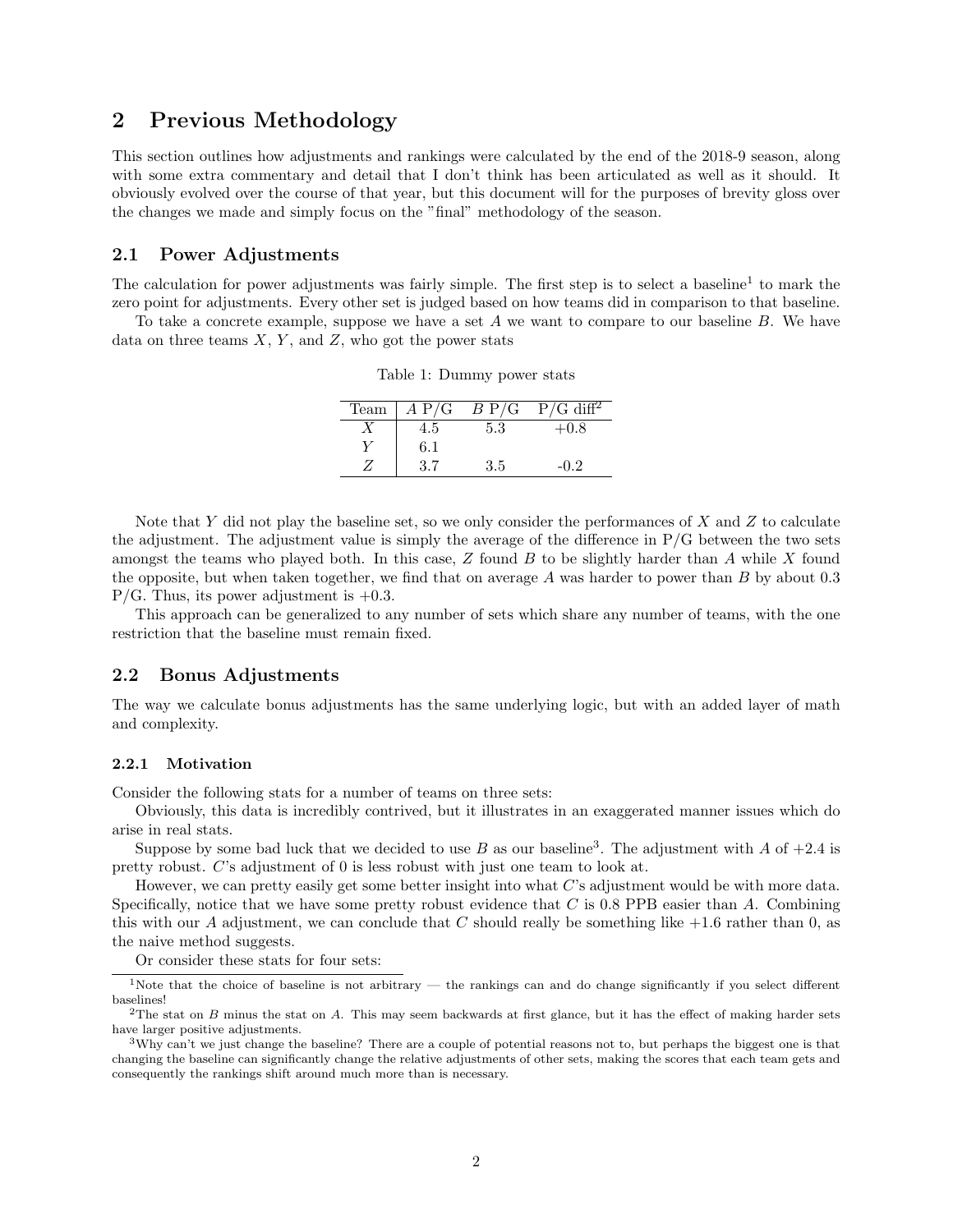| Team  | A PPB | $B$ PPB | $C$ PPB |
|-------|-------|---------|---------|
| $T_1$ | 20    | 20      | 20      |
| $T_2$ | 15    | 18      |         |
| $T_3$ | 16    | 19      |         |
| $T_4$ | 17    | 20      |         |
| $T_5$ | 18    | 21      |         |
| $T_6$ | 15    |         | 16      |
| $T_7$ | 16    |         | 17      |
| $T_8$ | 17    |         | 18      |
| $T_9$ | 18    |         | 19      |

Table 2: Dummy bonus stats

Table 3: Dummy bonus stats

| Team               |    |    | $A$ PPB $B$ PPB $C$ PPB $D$ PPB |    |
|--------------------|----|----|---------------------------------|----|
|                    | 20 | 20 |                                 |    |
| $\scriptstyle T_2$ |    | 20 | 20                              |    |
| $\scriptstyle T_3$ |    |    | 20                              | 20 |
|                    | 20 |    |                                 | 20 |

No matter which set is selected as the baseline, there is one other set which shares no teams with it and thus cannot be adjusted. But notice that, using similar reasoning to before, we can quite sensibly claim that all the sets are equal in difficulty.

All of this data, again, is designed to make my points clear. Regardless, these types of situations are common, and ad hoc logic can only get so far. The task then is to formalize this notion that we should look at every pair of sets to get a complete picture of how hard they are.

### <span id="page-2-0"></span>2.2.2 "Multiple Baseline"[4](#page-2-1) Adjustments

This section is pretty mathematical; a full understanding probably requires at least some knowledge of calculus, although you can certainly get a general understanding of it without any calculus.

Suppose we have  $n+1$  sets with adjustments  $a_0 = 0, a_1, a_2, ..., a_n, a_0$  being the baseline set<sup>[5](#page-2-2)</sup>. We can calculate how good of a 'fit' these adjustments are to the data by comparing how closely they match the adjustments between pairs of sets<sup>[6](#page-2-3)</sup>.

Let the adjustment of set  $j$  with  $i$  as the baseline, using methods similar to the power adjustment, be  $a_{ij}$ . We also have, based on our variables, that the predicted adjustment  $\hat{a}_{ij} = a_j - a_i$ . Then, the residual for this pair of sets is equal to  $a_{ij} + a_i - a_j$ . We can square the residuals, and weight based on the size of the shared team population, to get an expression to minimize. Letting  $p_{ij}$  be this population, we get

$$
R = \sum_{i,j} p_{ij} (a_{ij} + a_i - a_j)^2
$$

<span id="page-2-1"></span>In order for this to be minimized, the partial derivative with respect to each variable must be equal to

<sup>4</sup>This doesn't really have an official name as far as I'm concerned (hence the quotes), although people seem to have caught on to calling them "Liu adjustments" above anything else. Multiple Baseline is probably more evocative, although it admittedly isn't entirely accurate. If anyone has suggestions for a better name, get in touch!

<span id="page-2-2"></span><sup>5</sup>Unlike before, this baseline is actually (almost) completely arbitrary. The main operative thing is the relative adjustments between sets.

<span id="page-2-3"></span><sup>6</sup>This is in principle similar to least-squares regression.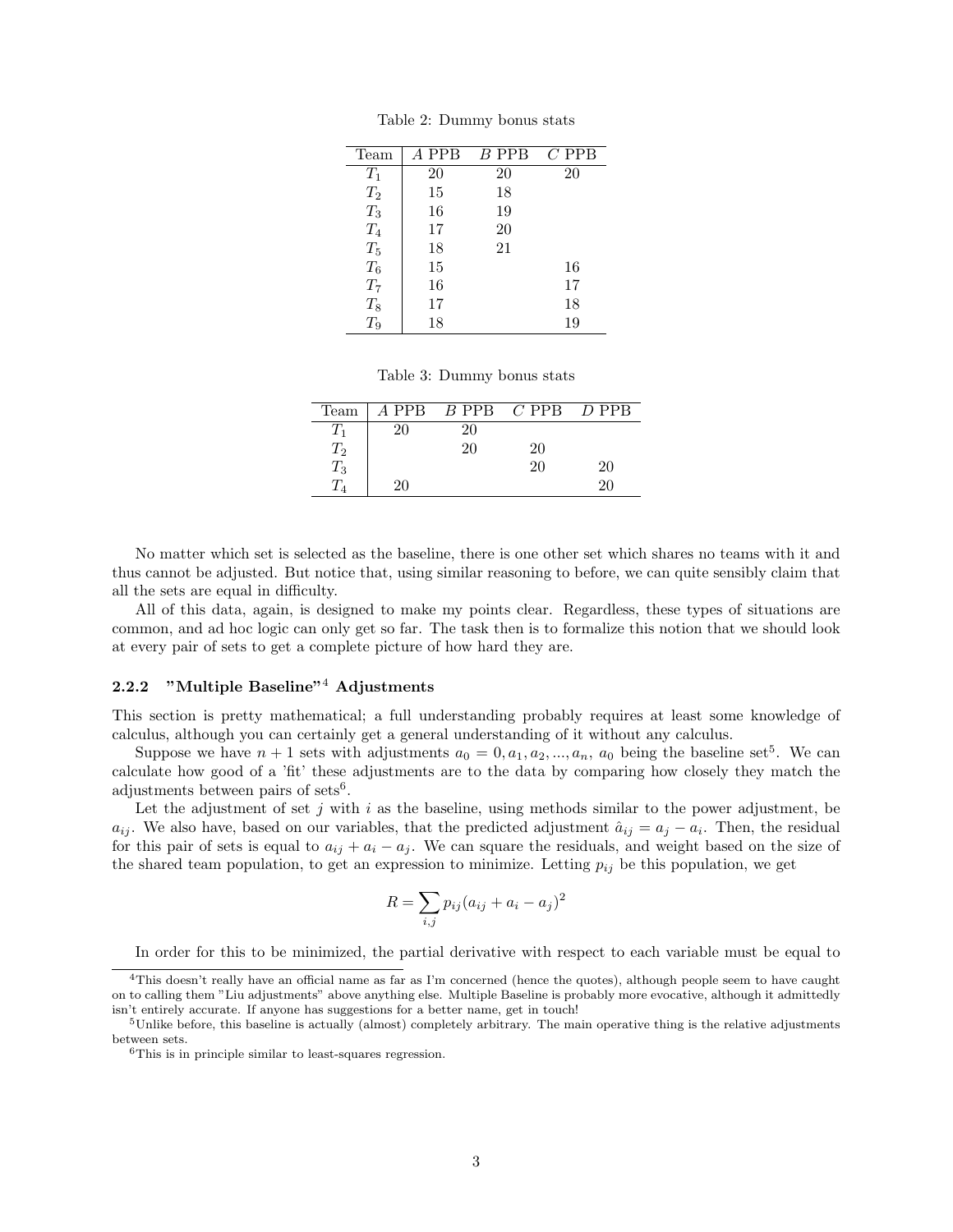zero<sup>[7](#page-3-4)</sup>. Neglecting  $a_0$ , since that is fixed to be 0, the partial derivative with respect to  $a_i$  is

$$
\frac{\partial R}{\partial a_i} = \sum_j 2p_{ij}(a_{ij} + a_i - a_j) - \sum_j 2p_{ji}(a_{ji} + a_j - a_i) = 0
$$

Because of symmetries<sup>[8](#page-3-5)</sup>, this simplifies to

$$
\sum_j p_{ij}(a_j - a_i) = \sum_j p_{ij} a_{ij}
$$

This gives n equations, one for each of the variables  $a_1, a_2, ..., a_n$ . Those n equations, combined with the constraint  $a_0 = 0$ , provide a solvable system of  $n + 1$  variables and  $n + 1$  equations.

The above derivation assumes that adjustments between sets are purely additive. This appears to be roughly true for bonuses<sup>[9](#page-3-6)</sup>, but it certainly is not for powers, which is why this method was only implemented for bonuses and not powers.

### <span id="page-3-0"></span>2.3 Score Calculation

The calculation of the so-called "Groger Score" from adjusted P/G and PPB comes in two parts. For each team, their performance on each set that they've played is given a score. Then, up to the top three performances are considered together in a weighted average.

#### <span id="page-3-1"></span>2.3.1 Set Performance

Perhaps the most natural interpretation of our old formula is that adjusted powers and bonuses are weighted such that  $8 \text{ aP/G}$  and  $24 \text{ aPPB}$  both give 100 points, scores which are averaged together. The exact coefficients can be computed from that, and then negs are accounted for, giving the formula

$$
Score = \frac{25}{4}aP/G + \frac{25}{12}aPPB - N/G
$$

#### <span id="page-3-2"></span>2.3.2 Weightings

For teams with multiple stats available, we consider up to three scores given to them. For teams with two scores, their top score is weighted twice as much as the next score. For teams with three scores or more, the top, second, and third scores are weighted 3 to 2 to 1. These average scores are then sorted to give the published rankings.

### <span id="page-3-3"></span>2.4 Shortcomings

Our methodology as it stood did alright, but there are clear areas for improvement. Two of the biggest are addressed in this season's update. First of all, the coefficients used to calculate a team's performance from their adjusted stats is actually pretty arbitrary, even if the listed criteria for 100 points is aesthetically pleasing. Second, ideally it would be good to bring the power methodology more in line with the bonus methodology, since the flaws of traditional adjustments which brought about the bonus methodology in the first place are still present.

<span id="page-3-4"></span><sup>7</sup>This is equivalent to setting the gradient to the zero vector. This is technically a necessary but not sufficient condition for minimizing  $R$ , but either using the trivial inequality or the second derivative test it can be shown that this is in fact a global minimum.

<span id="page-3-6"></span><span id="page-3-5"></span> ${}^8p_{ij} = p_{ji}$  and  $a_{ij} = -a_{ji}$ 

<sup>9</sup> Insofar as we do not have enough data to conclusively say that bonuses do not behave this way, and that the current adjustment method empirically works pretty well.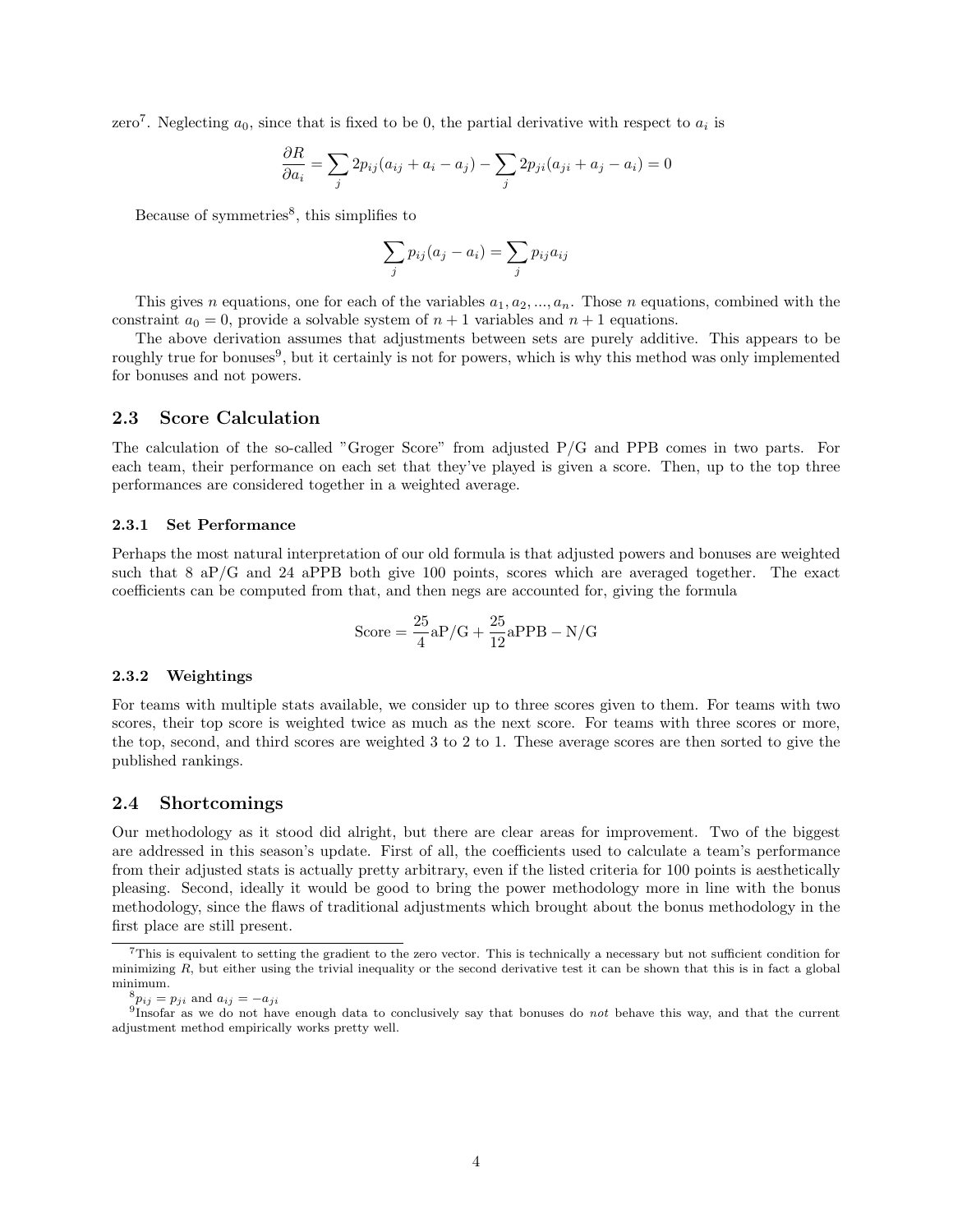## <span id="page-4-0"></span>3 2019-20 Season Changes

Ideas like these have been toyed with internally in the past, but the impetus for implementing them came from two completely unrelated moments. The first, oddly enough, came from a brief conversation in the HSQB discord during which I made some plots of last year's data, which became the basis of some of the graphs in this document. The second was a practical issue, where not enough sets had intersections at the beginning of the 2019-20 season to properly adjust them as we did before.

### <span id="page-4-1"></span>3.1 Power Adjustments

As mentioned above, an implementation of our bonus methodology onto powers directly is not reasonable  $^{10}$  $^{10}$  $^{10}$ , since powers are flagrantly not additive. So, the first step is to force powers to behave like bonuses.

#### <span id="page-4-2"></span>3.1.1 Exponent Determination

For some arbitrary function f, we can use f to re-express our data, giving the general form

$$
aP/G = f(f^{-1}(P/G) + adj)
$$

Note that, if  $f(x) = x$ , this gives our standard adjustments. Furthermore, if  $f(x) = e^x$ , <sup>[11](#page-4-4)</sup> then we get multiplicative adjustments<sup>[12](#page-4-5)</sup> which has been experimented with before.

Now we need to determine what function to use to make  $P/G$  additive. Fortunately, we already have PPBs, whose adjustments we already assume to be additive. Thus, using PPB as a proxy for some abstract notion of "skill," we can determine  $P/G$  as a function of skill, which gives us f.

Figure [1](#page-5-0) shows every raw statline collected last season, and it's clear that P/G is not linearly related to skill. To determine exactly how they are related, we can plot the data on a log-log plot like in Figure [2.](#page-5-1) The line of best fit has a slope of approximately 3.5,<sup>[13](#page-4-6)</sup> so  $f(x) \approx x^{3.5}$ . As it turns out, the exact value of the exponent is not particularly important<sup>[14](#page-4-7)</sup>, so for the sake of clarity an exponent of 3 was taken, making  $f(x) = x<sup>3</sup>$ . Then, the power adjustment formula becomes

$$
aP/G=(\sqrt[3]{P/G}+adj)^3
$$

What's more, by replacing PPB with  $\sqrt[3]{P/G}$ , the bonus adjustment methodology can be reused to calculate the power adjustments.

<span id="page-4-7"></span><span id="page-4-6"></span> $133.476$  with a standard error of 0.062.

<span id="page-4-3"></span> $10$ It actually does still somewhat improve the accuracy of the rankings, but it outputs some qualitatively very strange results and isn't as good as the final methodology.

<span id="page-4-4"></span><sup>11</sup>Or an exponent with a different base; in this case it doesn't matter.

<span id="page-4-5"></span> $12aP/G = e^{\ln P/G + adj} = e^{adj}P/G$ 

<sup>&</sup>lt;sup>14</sup>In terms of correlation with PACE finishes, the range of  $R^2$  values for exponents between about 1.3 and 5 is something like 0.003. Noticeable, but small compared to the difference between an exponent of 1 and 3, and especially compared to the impact changing the coefficients has. Given the variance of a single tournament, even one as large as PACE, such small differences may just be random flukes.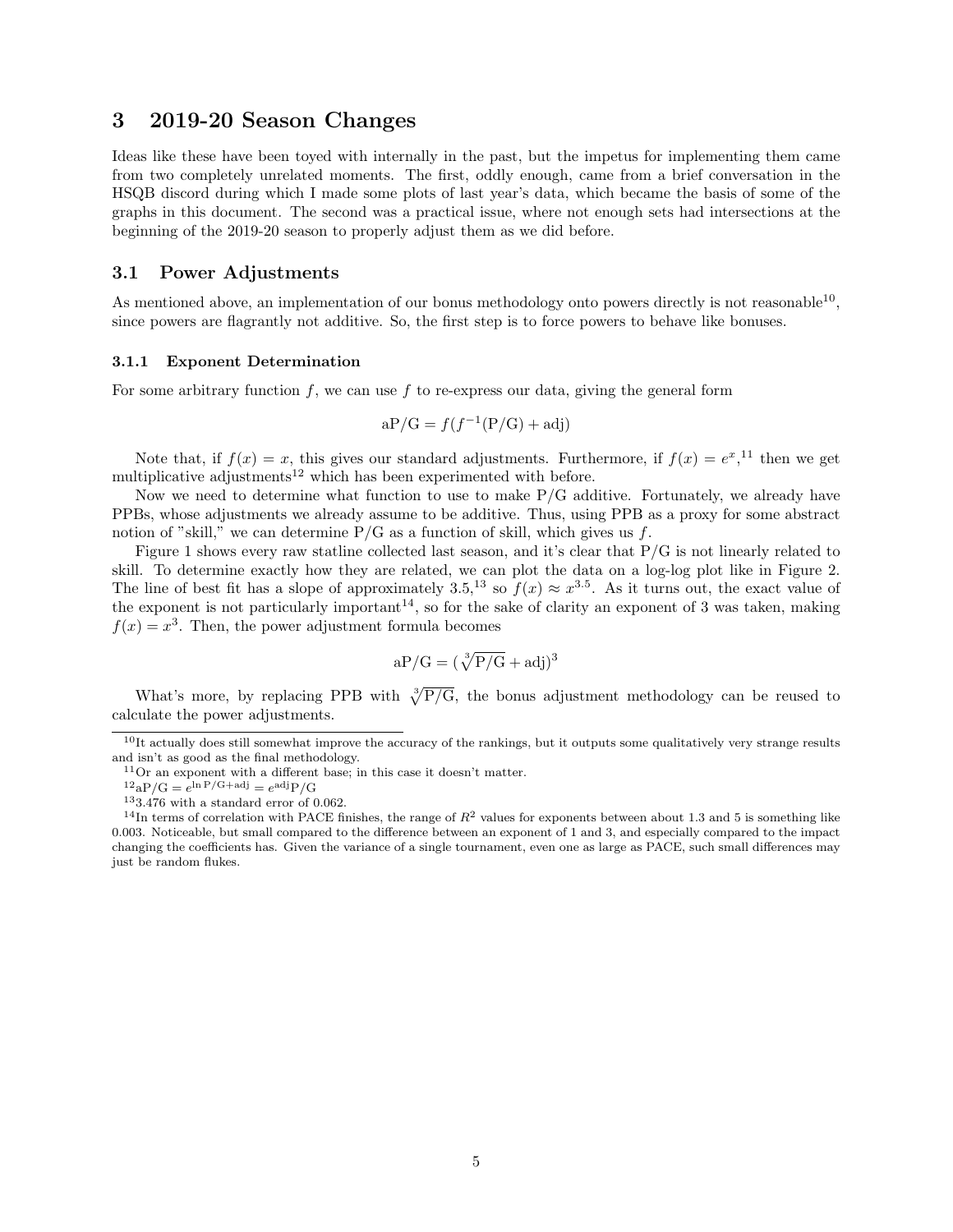<span id="page-5-0"></span>

<span id="page-5-1"></span>Figure 1: All raw stats collected in the 2018-19 season. Red points are harder sets (e.g. Penn Bowl), while green points are easier sets (e.g. CAST)



Figure 2: Log-log plot of 2018-19 season stats.



Figure 3: Plot of 2018-19 season stats, with the cube root of P/G on the y-axis.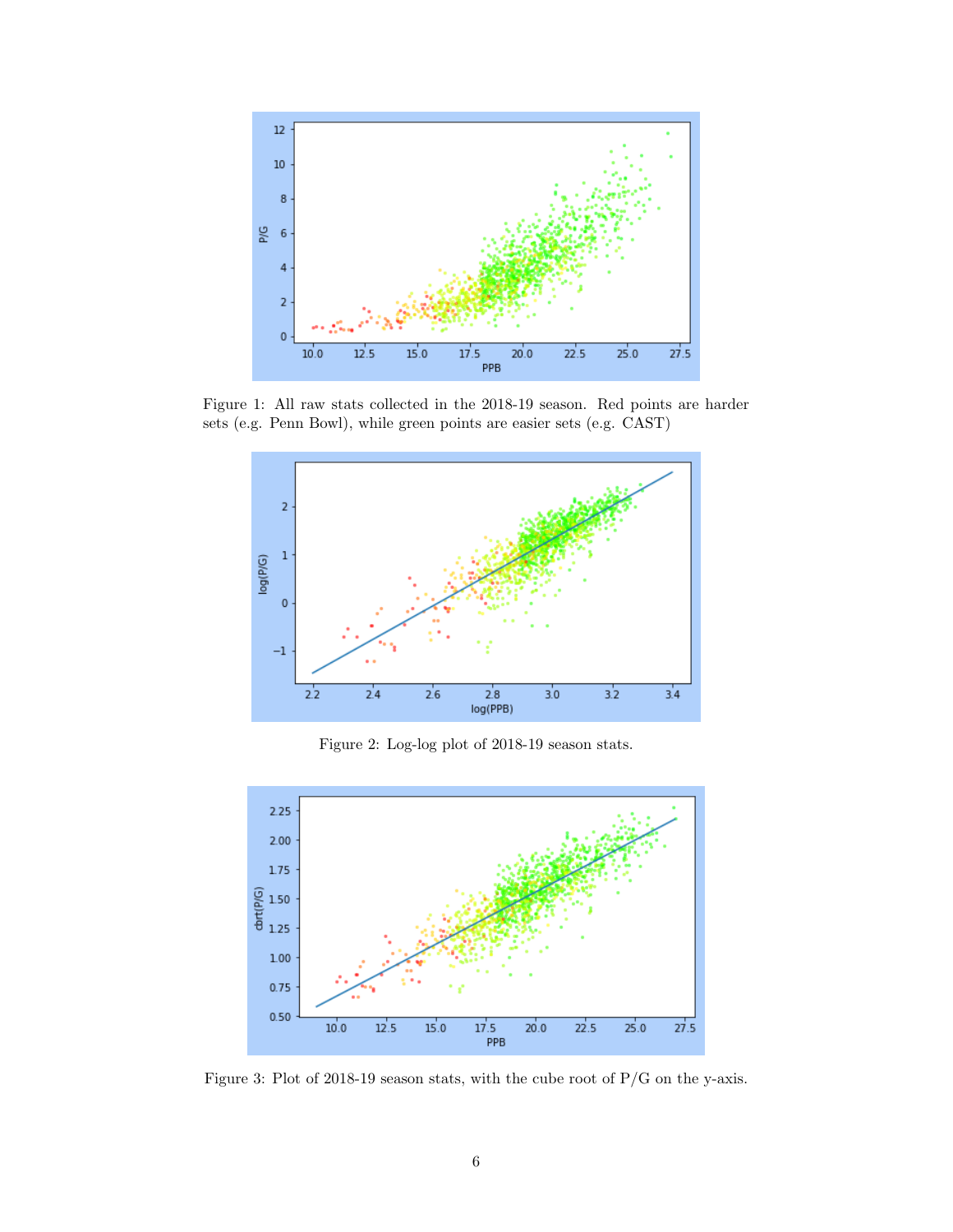#### <span id="page-6-0"></span>3.1.2 Inter-Season Comparisons

The output of the new methodology is on a different scale from the old output, almost by an order of magnitude. For the sake of being able to compare this year's adjustments to last year's, I ran the program on last year's data and compared the new power adjustments to the old.



Figure 4: Old and new adjustments for 2018-19 sets.

There probably isn't some deep meaning behind the results. That said, it does give a way to compare adjustments between seasons. Explicitly, the adjustments from the old method are about 6.7 times larger than those in the new method (e.g. a set with  $+0.1$  power adjustment this year is comparable to a  $+0.67$ ) adjustment set from last year).

### <span id="page-6-1"></span>3.2 Score Calculation

<span id="page-6-3"></span>As previously mentioned, the coefficients for  $P/G$  and  $PPB$  are somewhat arbitrary, so using the new power adjustment methodology, we can check how changing up the coefficients affects how well PACE NSC finishes are predicted<sup>[15](#page-6-2)</sup>.



Figure 5: PACE and predicted finish  $R^2$  values vs. coefficients.

Our current methodology in [5](#page-6-3) is at a ratio of 3, and considering PPB alone is a ratio of 0. There's a clear indication that decreasing how much powers are weighted makes the ranks predict finishes considerably

<span id="page-6-2"></span><sup>&</sup>lt;sup>15</sup>The  $R^2$  in the graph is the  $R^2$  between predicted and actual relative ranks, rather than scores and the like.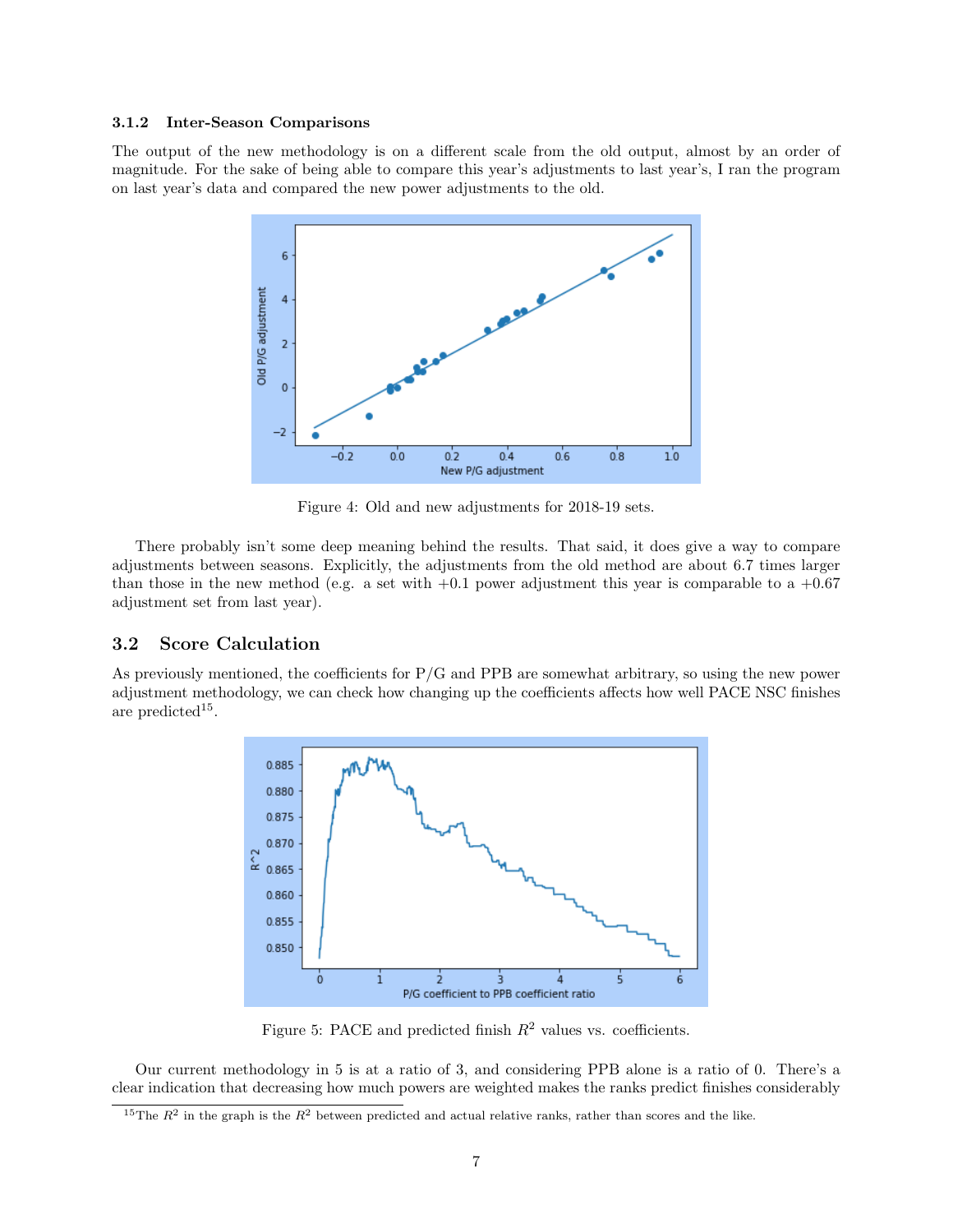better.

To keep things comparable with last year, the coefficients are scaled such that a team receiving  $8 \text{ aP/G}$ and 24 aPPB will get 100 points before negs are counted. The final formula, then, is

$$
Score = \frac{100}{32}((\sqrt[3]{P/G} + P/Gadj)^3 + (PPB + PPBadj)) - N/G
$$

### <span id="page-7-0"></span>3.3 "Superadjusting"[16](#page-7-6)

One last tweak we made is that we are now including formerly unusable stats (e.g. PPBs that contain bouncebacks or sets that are not powermarked) for the sake of adjustments. This is fairly straightforward and doesn't involve any big methodological changes. Regardless, we may as well use the stats that are usable, even if the overall reports aren't.

Perhaps the most obvious result of this is the addition of a PPB adjustment for ACF Fall, which a number of high school teams play. Obviously none of these results can be used to generate a score due to a lack of powers, but for curiosity's sake they have been calculated.

## <span id="page-7-1"></span>4 Possible Future Changes

So, what now? Well, there are a few things we might want to take a look at in the future, which I've briefly commented on below. I don't anticipate doing too much while the season is ongoing; at the earliest there may be a midseason methodology update if things appear to be very out of whack. At any rate, we're collecting even more data than we did last year, so we'll see what fruit that can bear for us for 2020-21.

### <span id="page-7-2"></span>4.1 Revisiting Bonuses

Throughout this document, there's been the underlying assumption that bonuses are nicely additive. There is, of course, no reason this necessarily must be true. The data we gathered last year (consisting only of teams with 18+ aPPB) is, unfortunately, insufficient to get a full picture of the bonus landscape. Now that we've greatly expanded the scope of data collection, we should be able to pick out what, if anything, the bonus linearization should be.

Of course, if we do end up changing the bonuses, the powers will have to be adjusted as well, since the power analysis is intricately tied to bonus performance.

### <span id="page-7-3"></span>4.2 Scoring

There are a few aspects to scoring that are still untested, but were less major considerations for this overhaul. If anything does get changed during the season, it will probably be something in this section.

### <span id="page-7-4"></span>4.2.1 Weighting

The system of weighting we have right now is, like a lot of things, arbitrary but aesthetically pleasing. I'm frankly not sure what form an alternate system would take, or whether it would even stay as a weighted average or change to some other averaging method.

#### <span id="page-7-5"></span>4.2.2 Powers

Something I wrestled with was whether to use the  $aP/G$  we have now or the cube root of that in our adjustments. I didn't actually test it, mostly because I'd have to do another round of analysis to find the best coefficients and partly to keep things similar to last year, but there's at least some theoretical value in using the linearized statistic to rank rather than what it is now.

<span id="page-7-6"></span> $16$ This also doesn't really have a name. Superadjusting is the term we've been using internally, even if it probably makes more sense as a name for Multiple Baseline. Oh well.